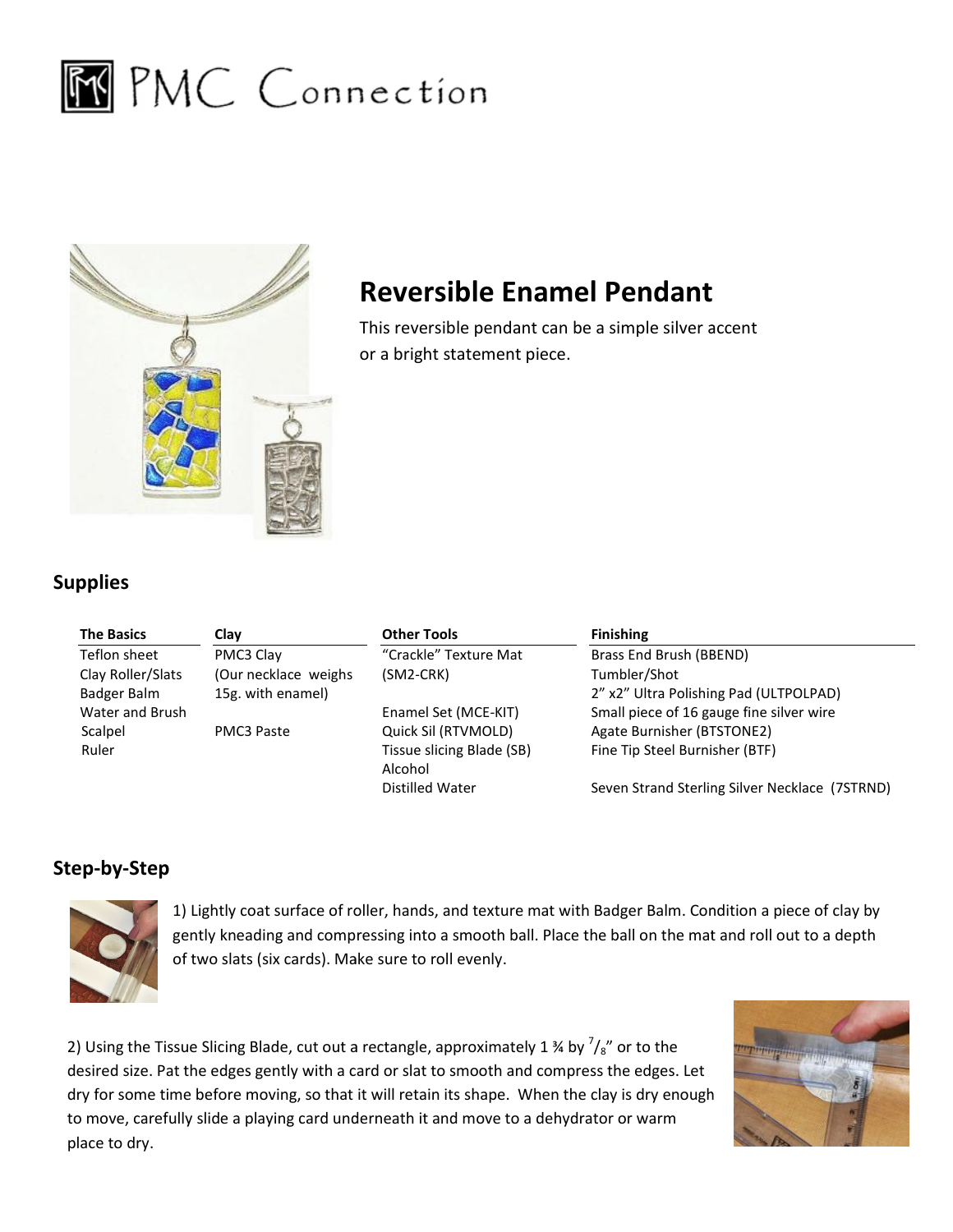



3) Coat the "crackle" texture mat with Badger Balm in the area you wish to use for the back of the necklace. Mix enough two-part mold compound (RTVMOLD) to cover this space and press onto the mat. Let set and cure.

4) Roll out a new piece of clay two slats (six cards) thick. Brush on some PMC Paste and attach the dry "crackled " piece to the smooth clay. Let set a few minutes. With your tissue slicing blade, cut around the original rectangle leaving an eighth to a quarter inch edge. Leave this piece to dry. minutes. With your tissue slicing blade, cut around the original<br>angle leaving an eighth to a quarter inch edge. Leave this piece to dry.<br>B) With your Tissue Slicing Blade, cut a piece from the mold you made that is the sa





rectangle you cut (in our case 1 % by 7/8"). This will be used later to form the negative side of the necklace which will be enameled.

6) Roll out a piece of clay to three slats thickness (nine cards). Lay the RTV mold you completed in Step 5, pattern side down, on the clay and press or roll. Be sure the sides go down into the clay. Remove the mold from the clay and cut around this piece with your tissue slicing blade leaving a 3/8"border which has no pattern in it. This will form a lip which will keep the enamel from running off the piece when it is hot. Let this piece dry.





7) Bend 16 gauge fine silver wire into a figure 8 shape of an appropriate size for your clasp. your7) Bend 16 gauge fine silver wire into a figure 8 shape of an appropriate<br>for your clasp.<br>8) Brush the back side of the front of the necklace with water and cover

with PMC PMC3 Paste. Center the wire loop at the top of the necklace. Next, with PMC3 Paste. Center the wire loop at the top of the necklace. Next,<br>press on the back of the necklace, pattern side up. Press down evenly to secure the joint. When the piece is firm enough to be handled, check to see

if any lines show where the pieces were joined. You can wet the edges and fill with paste. Make sure the area around the bail is completely filled in. . When the piece is firm enough to be handled, check<br>wet the edges and fill with paste. Make sure the area<br>and fire, using manufacturer's directions for the type o

9) When the piece is dry, sand the edges smooth, clean, and fire, using manufacturer's directions for the type of clay you are using.

10) After firing, brush with a brass or steel brush. Our new Brass End Brush is very good for this as is it gets into the<br>finer areas. Tumble for at least a couple of hours and then burnish with an Agate Burnisher or the F finer areas. Tumble for at least a couple of hours and then burnish with an Agate Burnisher or

Project Guide by Nellann Roberts